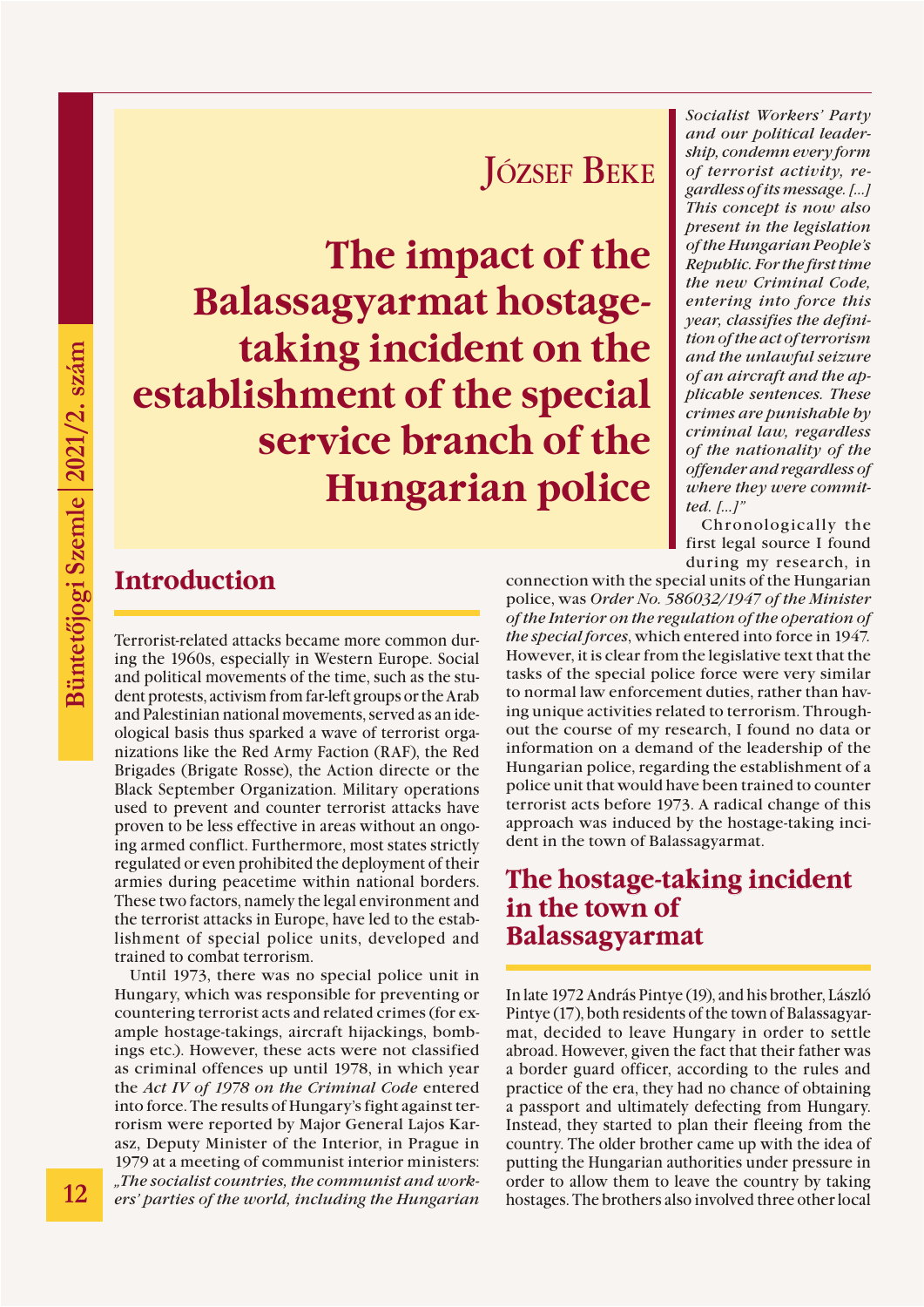young men in their plan. However, they found the idea too risky and therefore did not take an active role in the action. The authorities pressed charges against the three later, since they did not report these plans to the police.

On January 7, 1973, András Pintye stole the keys to his father's office safe. He went into the barracks of the Balassagyarmat border guard, and told the officer on duty that he needed to pick up a book from his father's office. The officer on duty let him into the office, where he took out his father's AMD-65 assault rifle with the addition of 80 bullets and a 9-millimeter PA-63 semi-automatic service pistol with the addition of 9 bullets from the safe. He hid the weapons and ammunition under his coat and walked out of the barrack.

Around 10 P.M. that night, the two brothers broke into the 14th room on the first floor of the main building of the Geisler Eta girls' college in Balassagyarmat, where they took 16 girls hostage. Demands were made in exchange for the release of the girls. The brothers' following claims were described on a piece of paper by one of the female hostages:

- 6 pistols with two magazines each with additional ammunition,
- a bus whose windows can be covered up with curtains – with two drivers,
- 6 submachine guns with two magazines each, 30 hand grenades and 1 radio transceiver,
- and later on, a helicopter and cash in U.S. dollars.

The hostage takers emphasized several times that if the authorities did not meet their demands, they would start executing the girls. However, they had no plans on how to present their demands to the authorities. Meanwhile, the girls asked the hostage takers to let them go to the toilet, which the brothers eventually agreed to. The girls took the opportunity to attempt an escape from the building, which one of them succeeded at. She finally reported the incident to the police. The first arriving patrol officers broke into the dormitory room and ordered the gunmen to surrender, but instead the older brother shot at the policemen and barricaded the room door with bunk beds. The authorities then closed off the dormitory building and its neighbourhood. After reinforcements arrived from the Internal Security Troops of the Ministry of the Interior, the town of Balassagyarmat was also completely closed off. This was necessary because, although the authorities ordered a complete news-ban, the incident came to light and worried relatives of the hostages set out for the town to put pressure on the police.

Since the Hungarian authorities were completely unprepared for a crisis of this magnitude, they had to improvise on the site. First, the parents of the hostage takers were taken to the dormitory room to try to impress their children. However, this method proved to be completely ineffective, and even led to an opposite effect, – in the form of increased aggression in the case of the older brother – so another "negotiator" was brought to the scene. The police chose Dr. István Samu, the chief physician of the hospital of Balassagyarmat, who had known the boys personally for some time. He negotiated with the hostage takers for several days and even managed to calm the older brother down multiple times. However, he could not get them to surrender. The local police captain, Ferenc Szücs, also tried to negotiate, which also proved to be unsuccessful. There were two clear ideas and goals for the police: on the one hand, to temporize as much as possible thus exhausting the hostage takers, and on the other hand, to protect the lives of the girls at all costs.

As I mentioned, at the time there were no specially trained units within the Hungarian police that would have been able to deal with such incidents. An applicable tactical procedure was also non-existent, so the situation was handled on an ad-hoc basis. The Internal Security Troops of the Ministry of the Interior were ordered to deal with the situation. Their members replaced local police officers in front of the dorm room, as well as around the building of the college. Police officers equipped with sniper rifles were positioned into the building of the town-hall and also on its rooftop, opposite the girls' college. In their case, I deliberately do not use the term sniper, as – although they provided excellent shooting performance even before this operation – they were normal police officers, who had not received any special training before. The same was true for the police officers lined up in front of the dorm room. Apart from their normal police training, they received no specific tactical procedural drill on how to enter a room during a hostage situation, how to eliminate the suspects and how to secure the hostages.

On the morning of Thursday, January 11, hostage-takers became increasingly nervous about the authorities just temporizing without fulfilling their demands. Making matters worse, the negotiating chief physician was unable to reassure the older brother, who eventually fired his machine gun at the adjacent building. The bullets hit just a few inches from the police officers who were taking position there. After the shots, he shouted that this was the last warning and next time, he would execute the girls. At that point it became clear to the officers in charge of the operation that the negotiation attempts have failed, so they decided to eliminate the suspects. Permission was granted that if any of the hostage takers, especially András Pintye, who was considered more dangerous, provided a clear target, police officers equipped with sniper rifles could fire at them. On Friday, January 12, at noon, András Pintye appeared for a few seconds in the window of the dormitory room. Police at the roof of the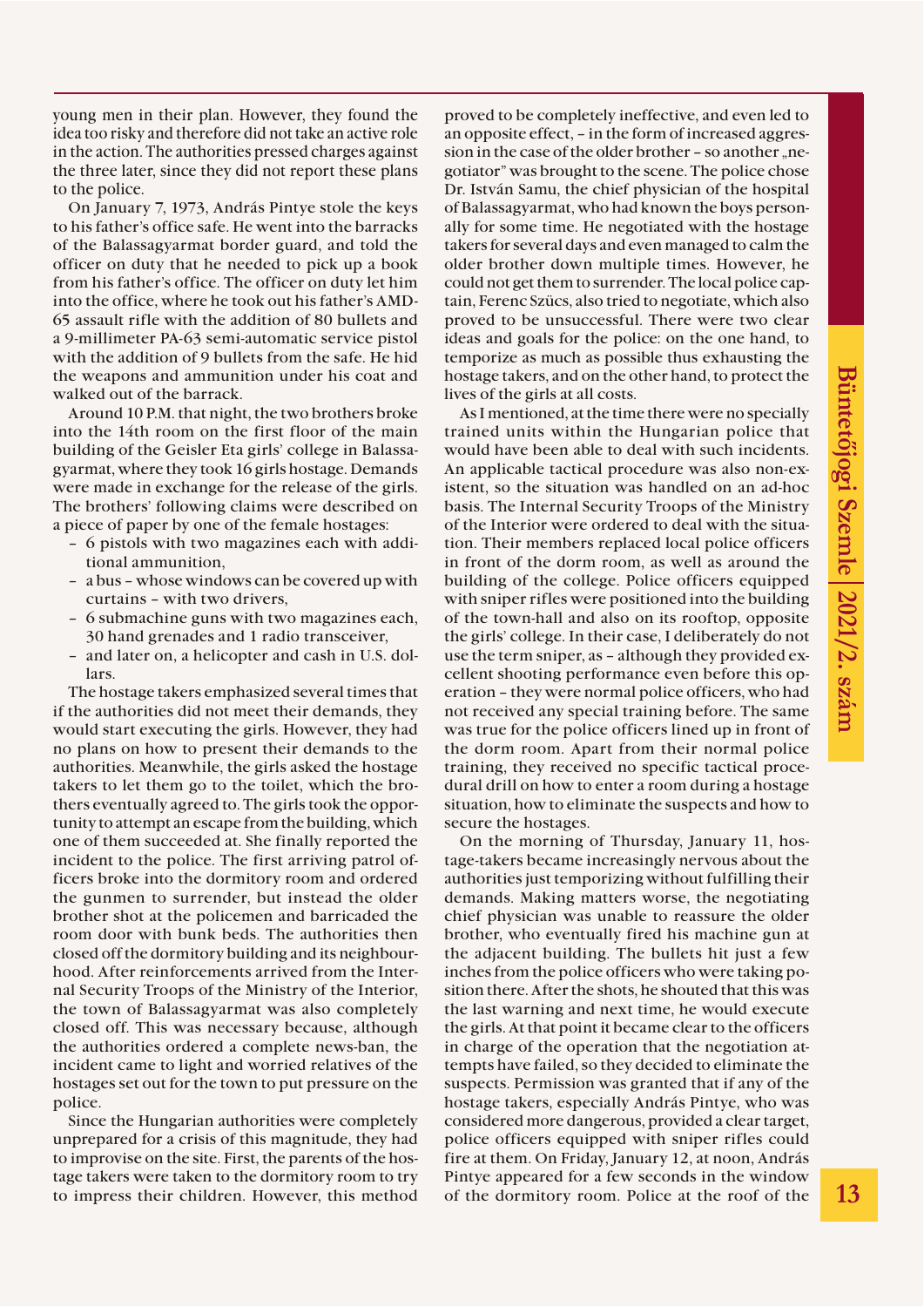neighbouring building noticed this and fired shots at him from three different weapons and positions. As a result, the older hostage taker fell to the ground fatally wounded. At the same time, from the raised platform of a truck parked under the window of the dormitory room and simultaneously from the hallway in front of the room – after the hostages had moved the barricades from the door – the members of the Internal Security Troops broke in and captured the younger hostage taker, László Pintye. All of the hostages were evacuated safely.

Following the successful operation, the authorities launched a series of investigations. These focused mainly on the circumstances of the hostage situation, for example on how the brothers were able to obtain weapons, who knew about their plans and how they were not reported to the police. On the other hand, law enforcement professionals analysed the work and situation-handling of the authorities and the successful elimination. In order to deal with the identified shortcomings, an action plan was developed and criminal proceedings were initiated. Although the hostage-taking was called a terrorist act, this offence was not included in the Hungarian criminal code back in 1973. Therefore, 17-year-old László Pintye was accused of attempted homicide against a public official and against one than more person, attempted illegal border crossing by unlawfully taking an aircraft, misuse of a firearm and violation of personal freedom against one than more person. The court eventually found him guilty of all charges and sentenced him to a maximum of 15 years in prison.

### **The establishment of the action platoons of the Hungarian police**

The Balassagyarmat case also highlighted that there is a real risk of terrorist acts and similar hostage situations in Hungary as well. It has become necessary to set up and train a special police force with the capability of managing and dealing with similar situations. In the meantime, the Internal Security Troops of the Ministry of the Interior were abolished. Within its successor organization, in the Revolutionary Police Regiment, the so-called action platoons were established without a major organizational change. The newly set up system was structured as follows: every first platoon of each company was designated to this specific duty. In the beginning, these special units were exclusively set up in Budapest, only at a later phase was a platoon designated for this task in the town of Miskolc as well. Members of these platoons, in addition to their regular training schedule, also received special trainings with an extended training period. In additional courses, they were taught self-defence methods, special shooting and special tactical procedures necessary for their missions. At first, the training programme was not standardised at all. Another problem was the lack of experts in the field. However, some specialists from the units of the Hungarian People's Army, mainly from its cavalry divisions, were asked to join to the Revolutionary Police Regiment.

The structure of the action platoons was set up as follows: each platoon was composed of 16 members. This consisted of 1 platoon commander (primarily an officer), 1 deputy commander, 4 snipers, 6 tactical operators and 4 technical specialist warrant officers. In 1985, the Miskolc action platoon was abolished, since it was unnecessary to maintain it, because the action platoons stationed in Budapest could reach any given part of the country within a 3-hour drive from the capital city at any given time.

## **The establishment and tasks of the Action Subdivision**

As I mentioned, the members of the action platoons were initially trained under a non-uniformed programme schedule. Accordingly, the selection system was not standardized either. The so-called Action Subdivision was established in 1979, in order to standardize the activities, training and selection system of the action platoons. The main task of this unit was to train and professionally supervise the action platoons and to coordinate the apprehension of dangerous armed criminals. From that point on, the training and service schemes were built up as follows: every action platoon was on a regular public service duty for 10 weeks, similar to the normal police platoons within the Revolutionary Police Regiment. This highlights the fact that, even though they were specially trained and equipped units, at the same time, they also performed regular public security tasks. During the 10-week period, additional 4-hour training sessions were included on a weekly basis, in order to practice building clearing scenarios, or to train firearms to maintain skills on the long-term. This was followed by a 5-week phase, under the direction and supervision of the Action Subdivision, in which the platoon members acquired the special skills they needed during their missions, following a training plan. Particular focus was put on the practice of apprehending dangerous and armed suspects, specialized firearm handling and shooting skills, pyrotechnic training, rappelling form helicopters and buildings, melee training, fitness training, building clearing tactics, and theoretical – focusing on the tactics and methods of terrorist groups – and psychological training. Improvisation was common during